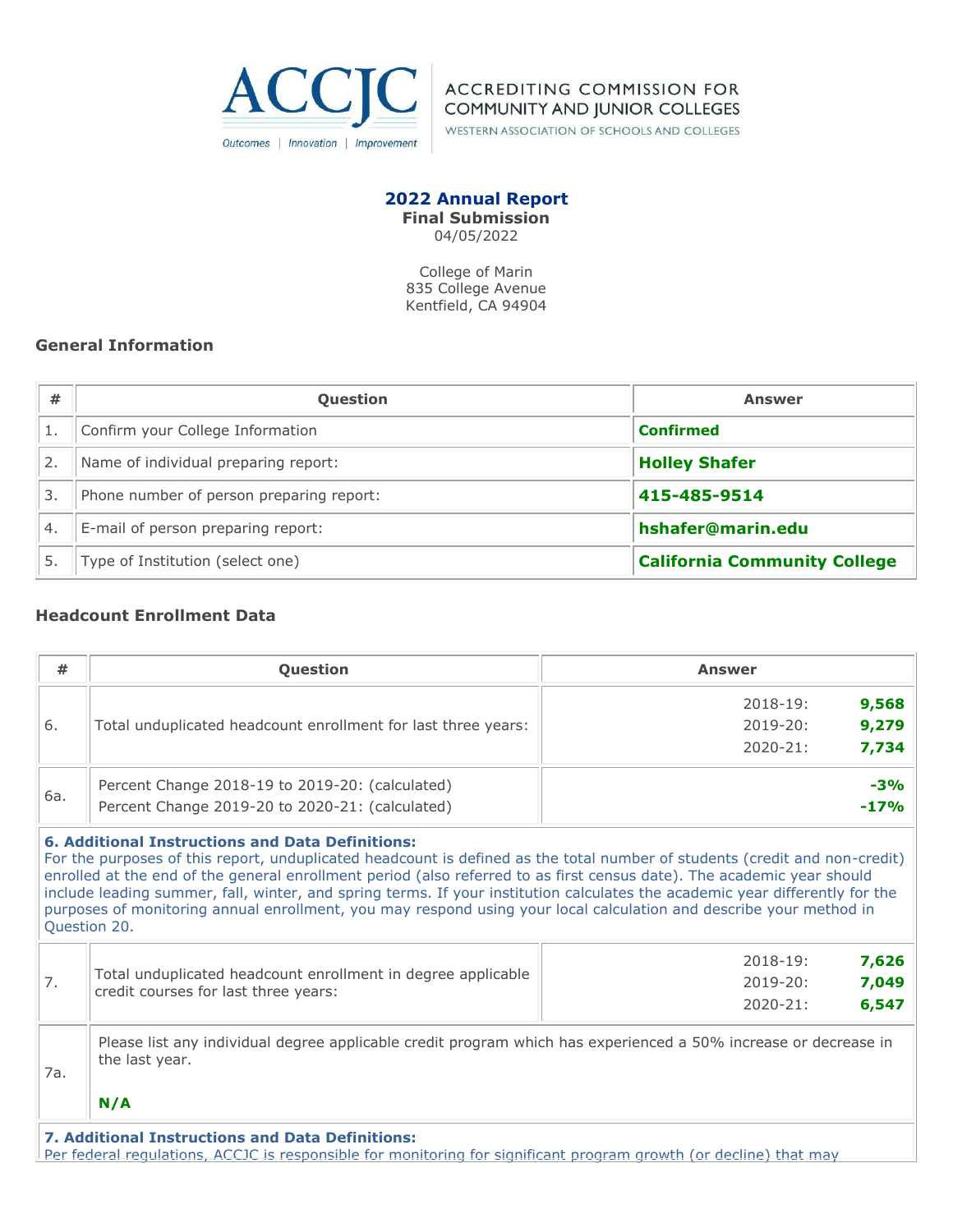potentially impact an institution's ability to meet Accreditation Standards. ACCJC does not determine what constitutes a program for colleges. For the purposes of this report, you may define degree-applicable credit programs as appropriate for the context of your institution's unique mission.

## **Distance Education and Correspondence Education**

| #   | Question                                                                                                                                                                                                                                                                                                                                                                                                                                                                                                                                                                                                                                                                                                                                                                                                                                                                                                                                                                                                                                      | <b>Answer</b>                                            |  |  |  |  |
|-----|-----------------------------------------------------------------------------------------------------------------------------------------------------------------------------------------------------------------------------------------------------------------------------------------------------------------------------------------------------------------------------------------------------------------------------------------------------------------------------------------------------------------------------------------------------------------------------------------------------------------------------------------------------------------------------------------------------------------------------------------------------------------------------------------------------------------------------------------------------------------------------------------------------------------------------------------------------------------------------------------------------------------------------------------------|----------------------------------------------------------|--|--|--|--|
| 8.  | Do you offer Distance Education?                                                                                                                                                                                                                                                                                                                                                                                                                                                                                                                                                                                                                                                                                                                                                                                                                                                                                                                                                                                                              | <b>Yes</b>                                               |  |  |  |  |
| 8a. | Total unduplicated headcount enrollment in distance<br>education in last three years:                                                                                                                                                                                                                                                                                                                                                                                                                                                                                                                                                                                                                                                                                                                                                                                                                                                                                                                                                         | 1,577<br>2018-19<br>1,762<br>2019-20<br>7,455<br>2020-21 |  |  |  |  |
| 8b. | Percent Change 2018-19 to 2019-20: (calculated)<br>Percent Change 2019-20 to 2020-21: (calculated)                                                                                                                                                                                                                                                                                                                                                                                                                                                                                                                                                                                                                                                                                                                                                                                                                                                                                                                                            | 12%<br>323%                                              |  |  |  |  |
| 8c. | If your institution experienced more than a one-year increase (or decrease) of 50%, please explain:<br>The increase was due to the pandemic.                                                                                                                                                                                                                                                                                                                                                                                                                                                                                                                                                                                                                                                                                                                                                                                                                                                                                                  |                                                          |  |  |  |  |
|     | <b>8. Additional Instructions and Data Definitions:</b><br>Distance education is defined as education that uses technology to deliver instruction to students who are separated from<br>the instructor(s) and to support regular and substantive interaction between the students and the instructor, either<br>synchronously or asynchronously. For the purposes of this report, include only those courses that are 100% online in<br>your calculation of unduplicated headcount enrollment for distance education. Do not include hybrid courses or courses in<br>which all the class hours are face to face, but some material is posted online.<br>8a. IMPORTANT NOTE REGARDING DATA FROM SPRING 2020: When calculating total DE enrollment for 2019-20,<br>please include 100% online courses from summer 2019, fall 2019, and winter 2020. For Spring 2020, please include only<br>courses that were originally scheduled as 100% online. Omit any courses that shifted to a distance modality due solely to<br>the COVID-19 pandemic. |                                                          |  |  |  |  |
| 9.  | Do you offer Correspondence Education?                                                                                                                                                                                                                                                                                                                                                                                                                                                                                                                                                                                                                                                                                                                                                                                                                                                                                                                                                                                                        | <b>No</b>                                                |  |  |  |  |

#### **9. Additional Instructions and Data Definitions:**

Correspondence education is defined as education in which (1) the institution provides instructional materials (and examinations on these materials), by mail or electronic transmission (including transmission via learning management system) to students who are separated from the instructor; and where (2) interaction between the instructor(s) and the student is limited, is not regular and substantive, and is primarily initiated by the student. Online courses or online portions of courses which primarily involve paperwork (e.g., reading textbook and other materials posted by the instructor, taking examinations, and submitting assignments) will fall within the definition of correspondence education rather than distance education. If the online portion of a class meets the definition of correspondence education, then even if the class also meets on site, it will be considered a correspondence education course for Title IV qualification purposes. Correspondence education is not considered distance education within the U.S. Department of Education definition (see question 8, above).

## **Federal Data**

| #                                                                                                                                                                                                                                                                                                                                                                                                                         | Question                                                                                                        | <b>Answer</b> |  |  |  |
|---------------------------------------------------------------------------------------------------------------------------------------------------------------------------------------------------------------------------------------------------------------------------------------------------------------------------------------------------------------------------------------------------------------------------|-----------------------------------------------------------------------------------------------------------------|---------------|--|--|--|
| 10.                                                                                                                                                                                                                                                                                                                                                                                                                       | List the current Graduation Rate per the US Education Department<br>College Scorecard                           | <b>18%</b>    |  |  |  |
| 10. Additional Instructions and Data Definitions:<br>The US Education Department College Scorecard can be accessed at https://collegescorecard.ed.gov/. Enter your<br>institutions name in the search box to find the current graduation rate. For the purposes of the College Scorecard,<br>graduation rate is defined as the share of students who graduated within 8 years of entering this school for the first time. |                                                                                                                 |               |  |  |  |
| 11.                                                                                                                                                                                                                                                                                                                                                                                                                       | If your college relies on another source for reporting success metrics.<br><b>CCCCO Student Success Metrics</b> |               |  |  |  |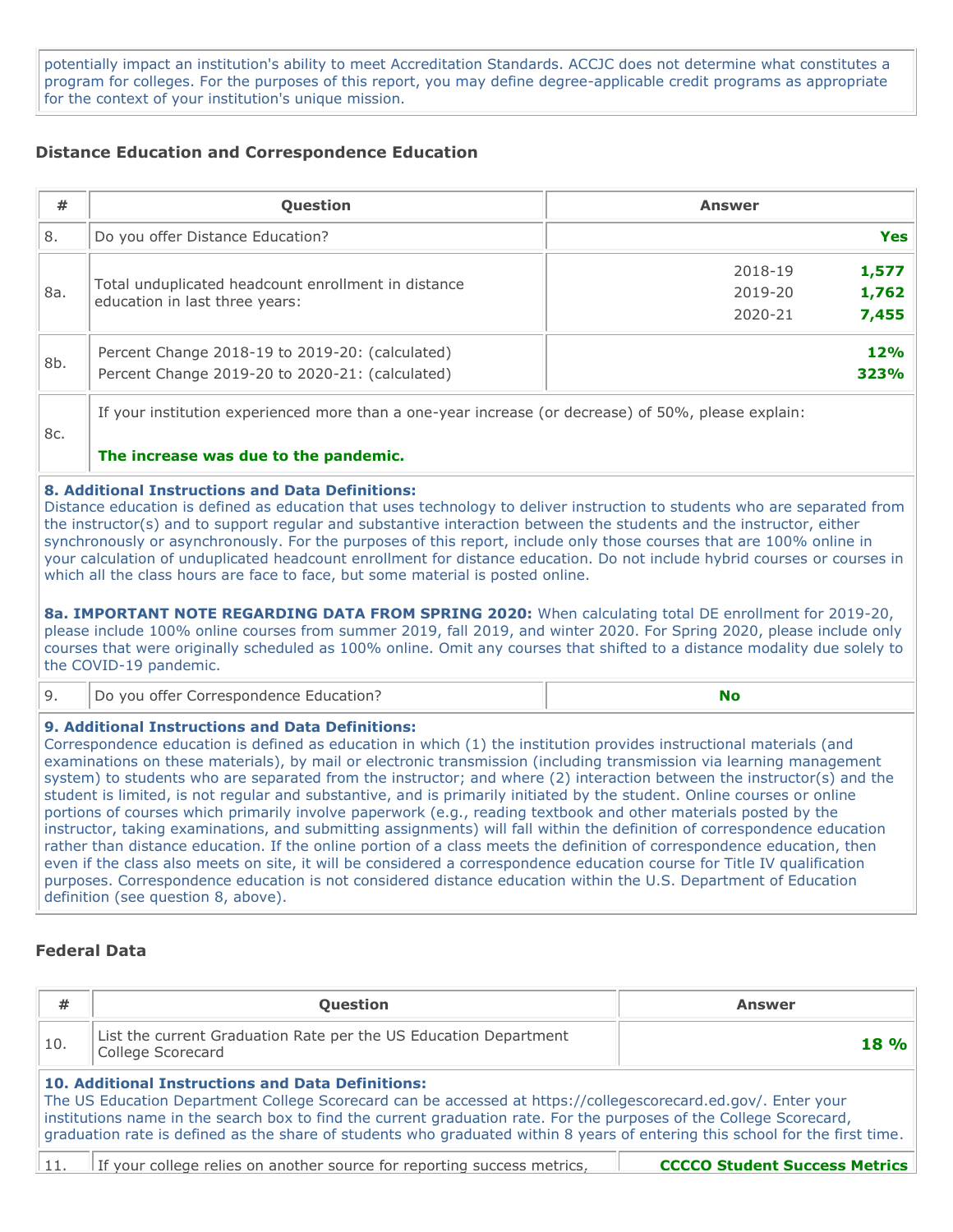|                                                                                                                                                                                                                                                                                                                                                   | please identify the source (select one). | dashboard (Scorecard) |  |  |  |
|---------------------------------------------------------------------------------------------------------------------------------------------------------------------------------------------------------------------------------------------------------------------------------------------------------------------------------------------------|------------------------------------------|-----------------------|--|--|--|
| Please provide a link to the exact page on your institution's website that $\ $ https://accreditation.marin.edu $\ $<br>12.<br>displays its most recent listing of student achievement data.                                                                                                                                                      |                                          |                       |  |  |  |
| 12. Additional Instructions and Data Definitions:<br>ACCJC will include a link to this page in your institution\'s entry in the ACCJC Directory of Accredited Institutions<br>$h_{\text{th}}$ / $h_{\text{th}}$ / $h_{\text{th}}$ and $h_{\text{th}}$ institution). This repeting and menitoring requirement supports ACCIC is researching by the |                                          |                       |  |  |  |

(https://accjc.org/find-an-institution). This reporting and monitoring requirement supports ACCJC\'s recognition by the Council of Higher Education Accreditation (CHEA) and is aligned with ACCJC\'s Accreditation Standard I.C.3 and Eligibility Requirement 19.

## **Institution Set Standards for Student Achievement**

| #    | <b>Question</b>                                                   |                    |                  |             |
|------|-------------------------------------------------------------------|--------------------|------------------|-------------|
|      | <b>Course Completion Rates</b>                                    |                    |                  |             |
|      | List your Institution-Set Standard (floor) for successful student | 2019-20<br>2018-19 |                  | 2020-21     |
| 13.  | course completion rate:                                           | <b>70 %</b>        | <b>70 %</b>      | <b>70 %</b> |
| 13a. | List your stretch goal (aspirational) for successful student      | 2018-19            | 2019-20          | 2020-21     |
|      | course completion rate:                                           | N/A                | <b>78 %</b>      | <b>78 %</b> |
| 13b. |                                                                   | 2018-19            | 2020-21          |             |
|      | List the actual successful student course completion rate:        | <b>75 %</b>        | 2019-20<br>77.96 | 79 %        |

## **13. Additional Instructions and Data Definitions:**

For the purposes of this report, the successful course completion rate is calculated as the number of student completions with a grade of C or better divided by the number of students enrolled in the course. If your institution calculates successful course completion differently, you may respond using your local calculation and describe your methodology in Question 20.

#### *Certificates*

| 14.  | Type of Institute-set standard for certificates:             | <b>Number-Other</b>                            |         |         |  |
|------|--------------------------------------------------------------|------------------------------------------------|---------|---------|--|
|      | If Number-Other or Percent-other, please describe:           | <b>Number of students awarded certificates</b> |         |         |  |
| 14a. | List your Institution-Set Standard (floor) for certificates: | 2018-19                                        | 2019-20 | 2020-21 |  |
|      |                                                              | 40                                             | 40      | 40      |  |
| 14b. |                                                              | 2018-19                                        | 2019-20 | 2020-21 |  |
|      | List your stretch goal (aspirational) for certificates:      | 64                                             | 64      | 64      |  |
| 14c. | List actual number or percentage of certificates:            | 2018-19<br>2019-20                             |         | 2020-21 |  |
|      |                                                              | 62                                             | 58      | 57      |  |

#### **14. Additional Instructions and Data Definitions:**

For purposes of this report, include only those certificates which are awarded with 16 or more units.

#### *Associate Degree (A.A./A.S.)*

| 15    | Type of Institute-set standard for degrees awarded:     | Number-Other                       |  |  |  |
|-------|---------------------------------------------------------|------------------------------------|--|--|--|
|       | If Number-Other or Percent-other, please describe:      | Number of students awarded degrees |  |  |  |
| `15a. | List your Institution-Set Standard (floor) for degrees: | 2018-19<br>2019-20<br>2020-21      |  |  |  |
|       |                                                         | 190<br>190<br>190                  |  |  |  |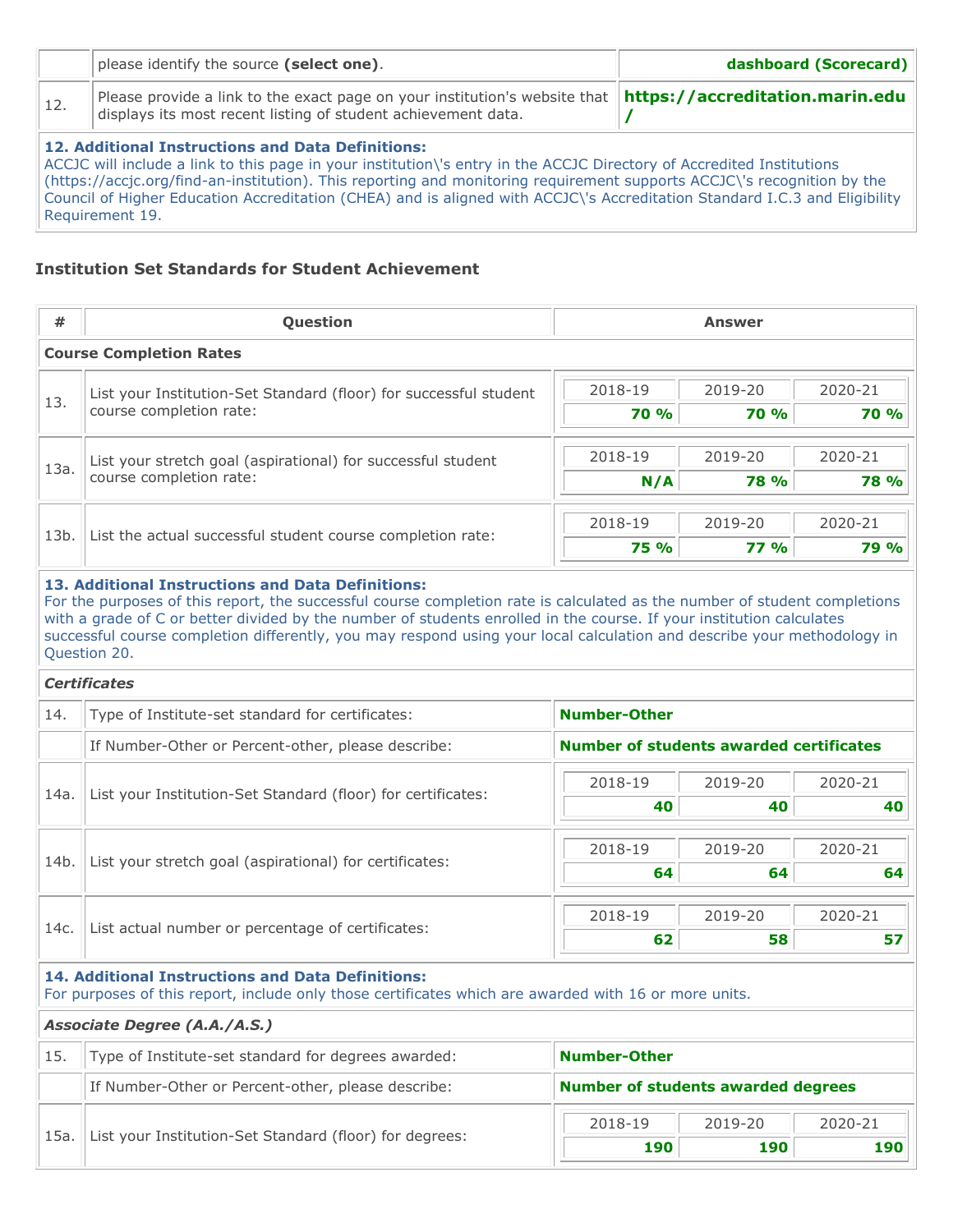| List actual number or percentage of degrees:                                                                                                          |                                                                       |                                                                                               |                                                                                                                                                                     |                                                                                                               |                                                                                                                                                                        |                                |                                                                    |                                                   |                                                                                                                                                                                                                                                                                                                                                                                                                                           |
|-------------------------------------------------------------------------------------------------------------------------------------------------------|-----------------------------------------------------------------------|-----------------------------------------------------------------------------------------------|---------------------------------------------------------------------------------------------------------------------------------------------------------------------|---------------------------------------------------------------------------------------------------------------|------------------------------------------------------------------------------------------------------------------------------------------------------------------------|--------------------------------|--------------------------------------------------------------------|---------------------------------------------------|-------------------------------------------------------------------------------------------------------------------------------------------------------------------------------------------------------------------------------------------------------------------------------------------------------------------------------------------------------------------------------------------------------------------------------------------|
|                                                                                                                                                       | List your stretch goal (aspirational) for degrees:                    |                                                                                               |                                                                                                                                                                     |                                                                                                               | 2018-19                                                                                                                                                                | 330                            |                                                                    | 2019-20<br>330                                    | 2020-21<br>330                                                                                                                                                                                                                                                                                                                                                                                                                            |
|                                                                                                                                                       |                                                                       |                                                                                               |                                                                                                                                                                     |                                                                                                               |                                                                                                                                                                        |                                |                                                                    |                                                   |                                                                                                                                                                                                                                                                                                                                                                                                                                           |
|                                                                                                                                                       |                                                                       |                                                                                               |                                                                                                                                                                     |                                                                                                               | 2018-19                                                                                                                                                                |                                |                                                                    | 2019-20                                           | 2020-21                                                                                                                                                                                                                                                                                                                                                                                                                                   |
|                                                                                                                                                       |                                                                       |                                                                                               |                                                                                                                                                                     |                                                                                                               |                                                                                                                                                                        | 334                            |                                                                    | 345                                               | 314                                                                                                                                                                                                                                                                                                                                                                                                                                       |
| <b>Bachelor's Degree (B.A./B.S.)</b>                                                                                                                  |                                                                       |                                                                                               |                                                                                                                                                                     |                                                                                                               |                                                                                                                                                                        |                                |                                                                    |                                                   |                                                                                                                                                                                                                                                                                                                                                                                                                                           |
| Does your college offer a Bachelor's Degree (B.A./B.S.)?                                                                                              |                                                                       |                                                                                               |                                                                                                                                                                     | <b>No</b>                                                                                                     |                                                                                                                                                                        |                                |                                                                    |                                                   |                                                                                                                                                                                                                                                                                                                                                                                                                                           |
| <b>Transfer</b>                                                                                                                                       |                                                                       |                                                                                               |                                                                                                                                                                     |                                                                                                               |                                                                                                                                                                        |                                |                                                                    |                                                   |                                                                                                                                                                                                                                                                                                                                                                                                                                           |
|                                                                                                                                                       |                                                                       |                                                                                               |                                                                                                                                                                     |                                                                                                               |                                                                                                                                                                        |                                |                                                                    |                                                   |                                                                                                                                                                                                                                                                                                                                                                                                                                           |
| If Number-Other or Percent-other, please describe:                                                                                                    |                                                                       |                                                                                               |                                                                                                                                                                     |                                                                                                               | <b>Institution-set standard: Number of</b><br>students transferring to UC or CSU; Stretch<br><b>Goal: Number of students transferring to</b><br>any 4-year institution |                                |                                                                    |                                                   |                                                                                                                                                                                                                                                                                                                                                                                                                                           |
|                                                                                                                                                       |                                                                       |                                                                                               |                                                                                                                                                                     |                                                                                                               |                                                                                                                                                                        |                                |                                                                    |                                                   | 2020-21                                                                                                                                                                                                                                                                                                                                                                                                                                   |
|                                                                                                                                                       |                                                                       |                                                                                               |                                                                                                                                                                     |                                                                                                               |                                                                                                                                                                        | 180                            |                                                                    | 180                                               | 180                                                                                                                                                                                                                                                                                                                                                                                                                                       |
|                                                                                                                                                       |                                                                       |                                                                                               |                                                                                                                                                                     |                                                                                                               |                                                                                                                                                                        |                                |                                                                    |                                                   | 2020-21                                                                                                                                                                                                                                                                                                                                                                                                                                   |
|                                                                                                                                                       |                                                                       |                                                                                               |                                                                                                                                                                     |                                                                                                               |                                                                                                                                                                        |                                |                                                                    | 382                                               |                                                                                                                                                                                                                                                                                                                                                                                                                                           |
|                                                                                                                                                       |                                                                       |                                                                                               |                                                                                                                                                                     |                                                                                                               |                                                                                                                                                                        |                                |                                                                    |                                                   |                                                                                                                                                                                                                                                                                                                                                                                                                                           |
|                                                                                                                                                       |                                                                       |                                                                                               |                                                                                                                                                                     |                                                                                                               |                                                                                                                                                                        |                                | 2019-20                                                            |                                                   | 2020-21                                                                                                                                                                                                                                                                                                                                                                                                                                   |
|                                                                                                                                                       |                                                                       |                                                                                               |                                                                                                                                                                     |                                                                                                               |                                                                                                                                                                        |                                | 338                                                                |                                                   |                                                                                                                                                                                                                                                                                                                                                                                                                                           |
| Program                                                                                                                                               | Exam<br>(National,<br>State,<br>Other)                                |                                                                                               |                                                                                                                                                                     |                                                                                                               | <b>Stretch</b>                                                                                                                                                         |                                |                                                                    | $($ %)                                            | 2020-21<br>Pass Rate<br>( %)                                                                                                                                                                                                                                                                                                                                                                                                              |
| <b>Registered Nursing</b>                                                                                                                             | <b>National</b>                                                       |                                                                                               | <b>75 %</b>                                                                                                                                                         |                                                                                                               | 100 %                                                                                                                                                                  |                                |                                                                    |                                                   | 95.2 %                                                                                                                                                                                                                                                                                                                                                                                                                                    |
| <b>Registered Dental Assisting</b>                                                                                                                    | <b>National</b>                                                       |                                                                                               | 80 %                                                                                                                                                                |                                                                                                               | 85 %                                                                                                                                                                   |                                |                                                                    |                                                   | 88.2 %                                                                                                                                                                                                                                                                                                                                                                                                                                    |
| designated year.<br><b>Employment rates for Career and Technical Education students</b>                                                               |                                                                       |                                                                                               |                                                                                                                                                                     |                                                                                                               |                                                                                                                                                                        |                                |                                                                    |                                                   |                                                                                                                                                                                                                                                                                                                                                                                                                                           |
|                                                                                                                                                       |                                                                       |                                                                                               |                                                                                                                                                                     |                                                                                                               |                                                                                                                                                                        |                                |                                                                    |                                                   |                                                                                                                                                                                                                                                                                                                                                                                                                                           |
| Job placement rates for students completing certificate programs and CTE (career-technical education) degrees for<br>last three years available data: |                                                                       |                                                                                               |                                                                                                                                                                     |                                                                                                               |                                                                                                                                                                        |                                |                                                                    |                                                   |                                                                                                                                                                                                                                                                                                                                                                                                                                           |
| Program                                                                                                                                               |                                                                       | Institution<br>set standard<br>(%)(Floor)                                                     | (Aspirational)                                                                                                                                                      | Stretch<br>Goal $(% )$                                                                                        | 2018-19 Job<br>Placement<br>Rate $(\% )$                                                                                                                               |                                |                                                                    | 2019-20 Job<br>Placement<br>Rate $(% )$           | 2020-21 Job<br>Placement<br>Rate $(\% )$                                                                                                                                                                                                                                                                                                                                                                                                  |
| <b>Registered Nursing</b>                                                                                                                             |                                                                       | 45 %                                                                                          |                                                                                                                                                                     | 80 %                                                                                                          |                                                                                                                                                                        | 88 %                           |                                                                    | 100 %                                             | 83 %                                                                                                                                                                                                                                                                                                                                                                                                                                      |
|                                                                                                                                                       | 4-year college/university:<br><b>Licensure Examination Pass Rates</b> | Type of Institute-set standard for transfers:<br>who transfer to a 4-year college/university: | students who transfer to a 4-year college/university:<br>examination in order to work in their field of study:<br>18. Additional Instructions and Data Definitions: | List your Institution-Set Standard (floor) for the number of<br>Institution<br>set<br>standard<br>(%) (Floor) | List your stretch goal (aspirational) for the number of students<br>List actual number or percentage of students who transfer to a                                     | (Aspirational)<br>Goal $(\% )$ | <b>Number-Other</b><br>2018-19<br>2018-19<br>382<br>2018-19<br>379 | 2018-19<br>Pass Rate<br>$($ %)<br>95.2 %<br>100 % | 2019-20<br>2019-20<br>382<br>391<br>Examination pass rates for programs in which students are required to pass a licensure or other similar<br>2019-20<br>Pass Rate<br>97.6 %<br>66 %<br>Report only those programs for which a license or other similar examination is required before students can qualify for<br>employment in their chosen field of study, and where there were at least 10 students who completed the program in the |

 $\Gamma$